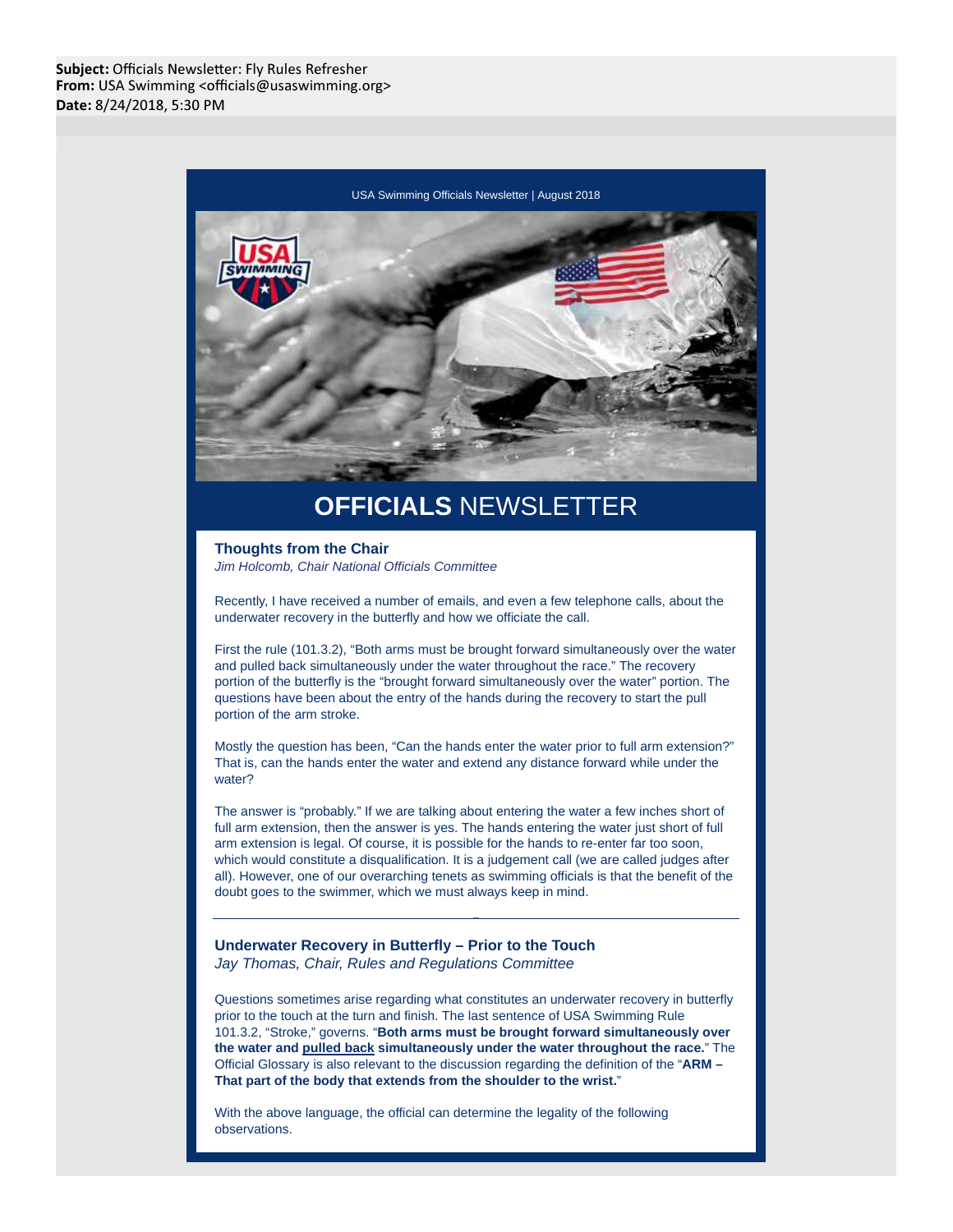- 1. Just prior to the touch, a swimmer with outstretched arms moves the hands down and back up, and then touches the wall. The rule requires that if the arms are pulled back, they must be recovered over the water. In this case only the hands moved, and not the arm – so this would not be a violation.
- 2. Just prior to the touch, a swimmer separates their arms and then moves them back together, and then touches the wall. This swimmer's arm movements did not constitute a pull and therefore this would not be a violation.
- 3. Just prior to the touch, the swimmer's arms move backwards as if they were beginning a stroke, and are then pushed forward – under the water— and then followed by the touch. Since the swimmer pulled the arms back, by rule, they must then be recovered over the water. This swimmer pushed the arms forward under the water after pulling – that is a violation. The judge should recommend to the Referee that the swimmer be disqualified for performing an underwater recovery.

The key to making the determination that what was observed was an underwater recovery is to understand that the arm being pulled back is what drives the requirement to recover over the water. Judges should consciously think – arms pulled back require arm recovery over the water. As always – if there is any doubt as to what was observed – give the benefit of the doubt to the swimmer.

## **USA Swimming Officials Represented at International Championships**

USA Swimming is fortunate for the opportunity to send officials to two international championships this summer.

Three officials served at the Pan Pacific Swimming Championships, August 9-12, in Tokyo, Japan—Wayne Shulby (Referee), Fran Werner (Starter), and Ron Van Pool (Underwater Replay Referee). Mark McCaw and Mike Murphy served at the Pan Pacific Open Water Swimming Championships, August 14, in Tateyama, Japan.

Four officials are serving at the Junior Pan Pacific Swimming Championships, August 23-26, in Fiji—Dan McAllen (Meet Referee), Robert Broyles (Administrative Referee), Deb Baldwin (Head Starter), and Jim Holcomb (Deck Official).

#### **Applications to Officiate for 2019 TYR Pro Swim Series Meets**

It is generally the practice of the National Officials Committee to post applications to officiate for national meets approximately 180 days prior to the start of the meet, and to close applications for national meets approximately 120 days prior to the start of the meet, unless insufficient applications have been received.

However, the locations for the 2019 TYR Pro Swim Series meets have not yet been determined, and will likely not be determined until late September. As a result, the posting of the applications to officiate for the January and March TYR Pro Swim Series meets will not occur within this timeframe. Applications to officiate these meets will be posted as soon as their respective locations have been determined.

Thank you for your patience, and please let us know if you have any questions or concerns.

## **Officials' Excellence Award**

Niffey and Mark Carmody, Sierra Nevada Swimming

With this husband and wife team, usually getting one official means getting two. Niffey became an Official in 1998 and Mark began two years later in 2000. Both have been very active members of the Sierra Nevada Swimming Officials Committee.

Niffey is certified at the N3 level as a Stroke and Turn Judge, Chief Judge, Starter, Deck

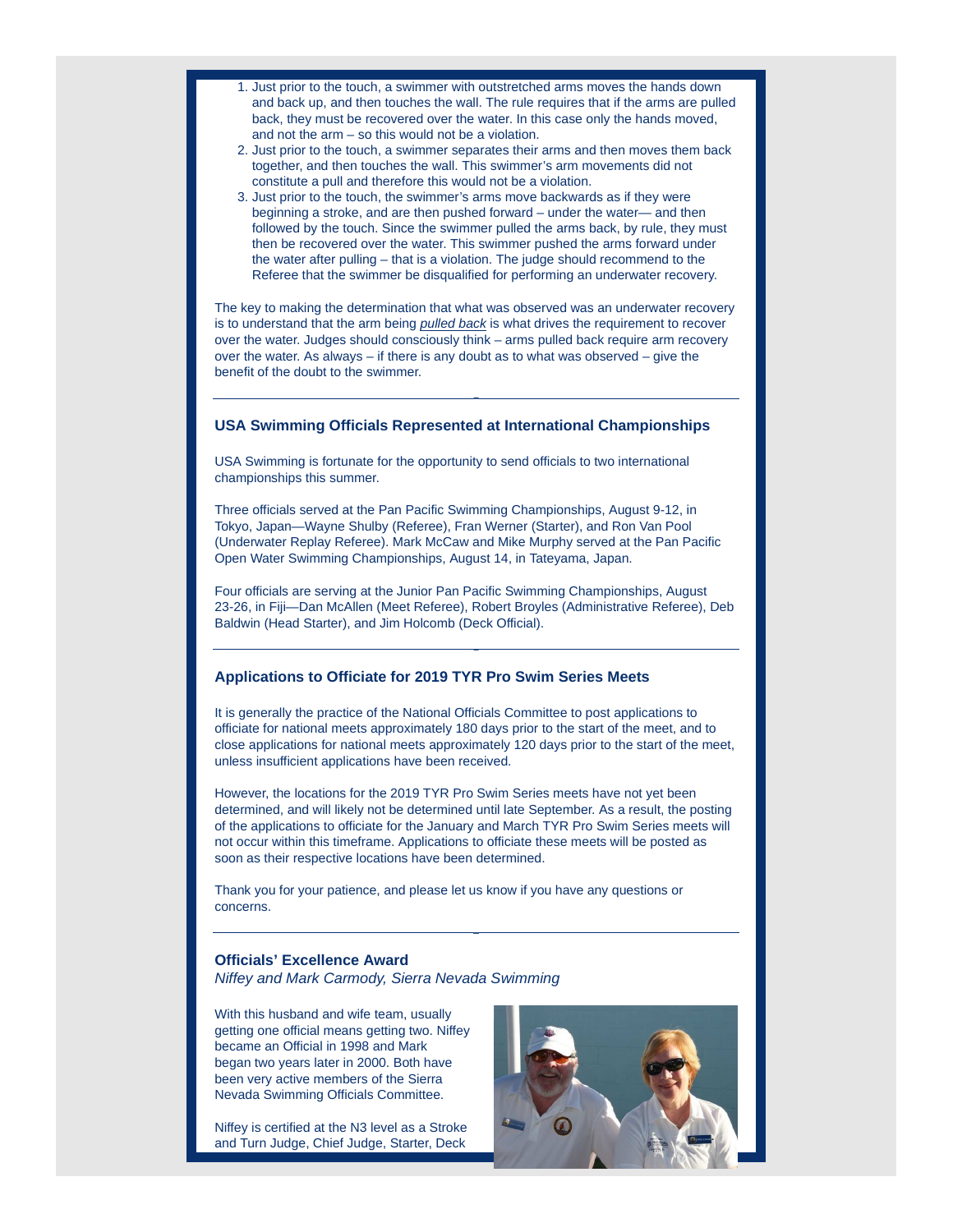Referee, and Administrative Referee. When there was a need for dry side

parents to step up and become Administrative Officials, Niffey volunteered to become one. She has also been selected to attend many National Championships, Futures, Sectional, and Zone meets. She has been to many Officials Qualifying Meets where she has asked to be mentored to be the best official that she could be. Throughout her career, she has been a Meet Referee at 26 LSC meets for a total 76 sessions.

Mark has worked at many of the same meets that Niffey has worked, but also has gone in his own direction. He loves working at Sectional, Zone, and National Championship meets. He has been evaluated at many Officials Qualifying Meets to become certified as an N3 Stroke and Turn Judge, Starter and Chief Judge. He is now working on his N3 Deck Referee certification. Originally, he was under the impression that he didn't want to advance to N3 Starter or Deck Referee, but he now enjoys being one of the officials who is asked to start time trials at National Championship meets, since he is now a certified N3 Starter.

In addition, both Mark and Niffey find time to work at Special Olympics meets and high school meets. They also open up their home to hold clinics for new Stroke and Turn Judges in their area. They are both respected as wonderful officials, who mentor new officials to be the best they can be, and giving the swimmers, while giving their swimmers the best gift they can give, their time.

### **Don't Miss the First-ever Keynote Speaker at the 2018 USAS Convention**

Attending the United States Aquatic Sports Convention in Jacksonville? Don't miss the first-ever Keynote Address – Thriving in Transformational Times with Rishad Tobaccowala, Chief Growth Officer at The Publicis Groupe. Open to all USA Swimming members.

Wednesday, September 26, 4:30 – 6:00 p.m. EDT.

Learn more

#### **Arena Membership Deal for USA Swimming Officials**

Arena is offering an exclusive membership deal for USA Swimming Officials. Members have access to a 40% discount on Arena's product line. Click the button below to shop & use the promo code\* **USASOFFICIALS-18**

\*Exclusions for the team and racing categories (team apparel, racing suits, etc.)



**Gina Mensay** | USA Swimming | Member Service Program Manager | 719-866-3574 | gmensay@usaswimming.org | www.usaswimming.org

STAY CONNECTED



USA Swimming | 1 Olympic Plaza, Colorado Springs, CO 80909

Unsubscribe tim.husson@gmail.com Update Profile | About our service provider